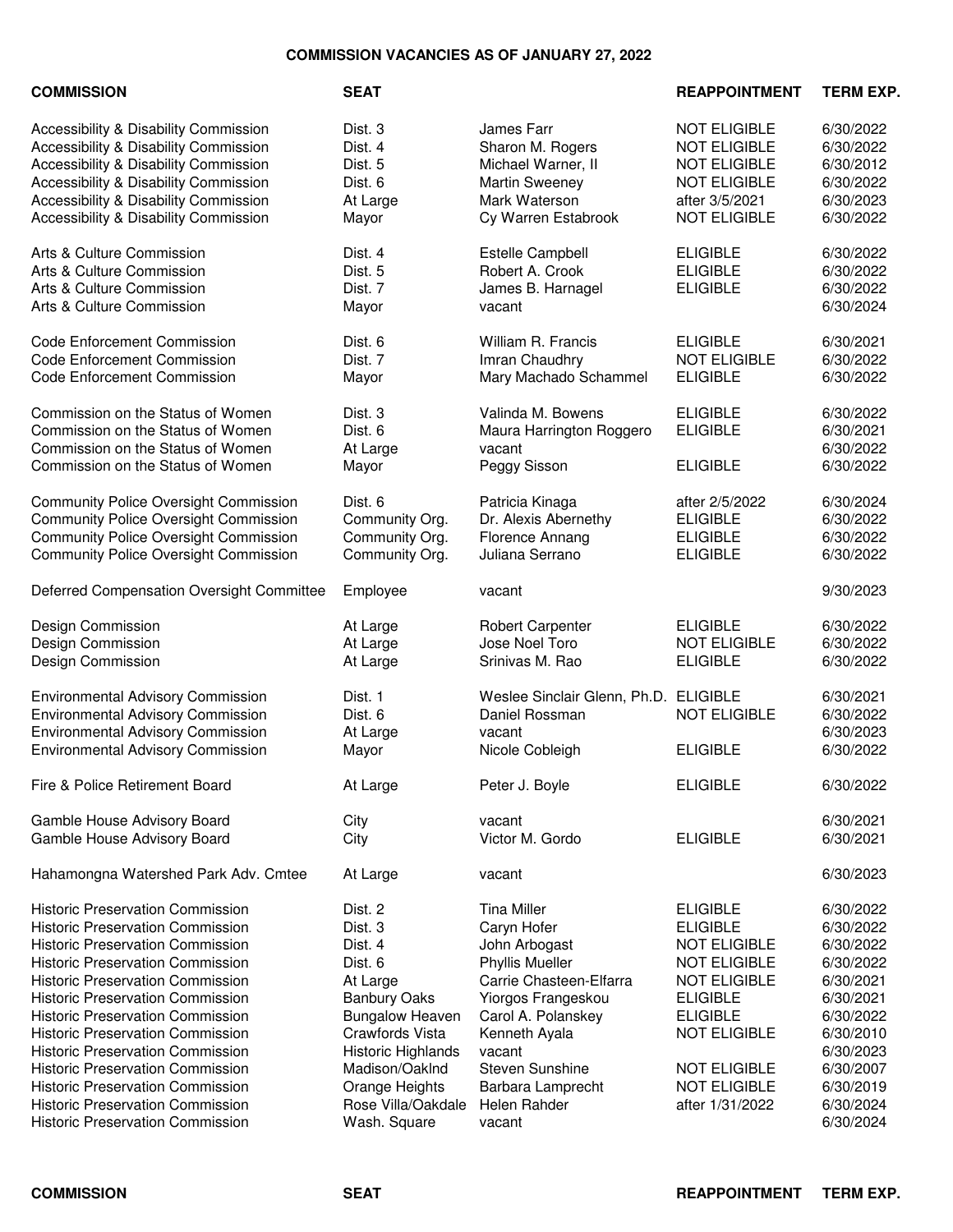| <b>COMMISSION</b>                                                              | <b>SEAT</b>         |                                      | <b>REAPPOINTMENT</b>                   | <b>TERM EXP.</b>       |
|--------------------------------------------------------------------------------|---------------------|--------------------------------------|----------------------------------------|------------------------|
| <b>Recreation and Parks Commission</b>                                         | Dist. 7             | Eileen Williamson                    | <b>NOT ELIGIBLE</b>                    | 6/30/2022              |
| Recreation and Parks Commission                                                | Dist. 6             | Mark Mastromatteo                    | <b>ELIGIBLE</b>                        | 6/30/2022              |
| <b>Recreation and Parks Commission</b>                                         | Dist. 1             | Howard Tan                           | <b>ELIGIBLE</b>                        | 6/30/2022              |
| <b>Planning Commission</b>                                                     | Dist. 7             | D. Jason Lyon                        | <b>ELIGIBLE</b>                        | 6/30/2022              |
| <b>Planning Commission</b>                                                     | Dist. 5             | <b>Tim Wendler</b>                   | <b>NOT ELIGIBLE</b>                    | 6/30/2019              |
| <b>Planning Commission</b>                                                     | Dist. 1             | David Coher                          | <b>NOT ELIGIBLE</b>                    | 6/30/2022              |
|                                                                                |                     |                                      |                                        |                        |
| Pasadena Community Access Corp. Board                                          | <b>PUSD</b>         | Beth Leyden                          | <b>ELIGIBLE</b>                        | 6/30/2022              |
| Pasadena Community Access Corp. Board                                          | <b>PCC</b>          | Alexander Boekelheide                | <b>ELIGIBLE</b>                        | 6/30/2022              |
| Pasadena Community Access Corp. Board                                          | Mayor               | Gail Schaper-Gordon                  | <b>NOT ELIGIBLE</b>                    | 6/30/2020              |
| Pasadena Community Access Corp. Board                                          | Dist. 7             | Sally Howell                         | <b>NOT ELIGIBLE</b>                    | 6/30/2022              |
| Pasadena Community Access Corp. Board                                          | Dist. 6             | <b>Ken Chawkins</b>                  | <b>ELIGIBLE</b>                        | 6/30/2020              |
| Pasadena Community Access Corp. Board<br>Pasadena Community Access Corp. Board | Dist. 3<br>Dist. 5  | Anna Hawkey Jablonski<br>Yuny Parada | <b>ELIGIBLE</b><br><b>NOT ELIGIBLE</b> | 6/30/2022<br>6/30/2019 |
|                                                                                |                     |                                      |                                        |                        |
| Pasadena Center Operating Company Board                                        | Tournament          | David Eads                           | <b>ELIGIBLE</b>                        | 6/30/2022              |
| Pasadena Center Operating Company Board                                        | Hotel               | Joe Titizian                         | <b>NOT ELIGIBLE</b>                    | 6/30/2022              |
| Pasadena Center Operating Company Board                                        | Hotel               | Mike Owen                            | <b>ELIGIBLE</b>                        | 6/30/2022              |
| Pasadena Center Operating Company Board                                        | <b>City Manager</b> | vacant                               |                                        | 6/30/2022              |
| Pasadena Center Operating Company Board                                        | At Large            | <b>Archie Purvis</b>                 | <b>NOT ELIGIBLE</b>                    | 6/30/2021              |
| Pasadena Center Operating Company Board                                        | At Large            | Emina Darakjy                        | <b>NOT ELIGIBLE</b>                    | 6/30/2021              |
| Pasadena Center Operating Company Board                                        | At Large            | William Chu                          | <b>ELIGIBLE</b>                        | 6/30/2022              |
| Pasadena Center Operating Company Board                                        | At Large            | F. Phillip Hosp                      | <b>NOT ELIGIBLE</b>                    | 6/30/2022              |
| Pasadena Center Operating Company Board                                        | At Large            | Kim Ferreira                         | <b>ELIGIBLE</b>                        | 6/30/2022              |
|                                                                                |                     |                                      |                                        |                        |
| Old Pasadena Parking                                                           | At Large/AL         | Jack Huang                           | <b>NOT ELIGIBLE</b>                    | 6/30/2021              |
| Old Pasadena Parking                                                           | At Large/L          | vacant                               |                                        | 6/30/2023              |
| Old Pasadena Parking                                                           | At Large/L          | Debbie Meymarian                     | <b>NOT ELIGIBLE</b>                    | 6/30/2009              |
| Old Pasadena Parking                                                           | At Large/L          | vacant                               |                                        | 6/30/2022              |
| Old Pasadena Parking                                                           | At Large/O          | Marilyn Dee Buchanan                 | <b>NOT ELIGIBLE</b>                    | 6/30/2004              |
| Old Pasadena Parking                                                           | At Large/O          | <b>Steve Mulheim</b>                 | <b>NOT ELIGIBLE</b>                    | 6/30/2016              |
| Old Pasadena Parking                                                           | At Large/O          | Sally Lunetta                        | <b>NOT ELIGIBLE</b>                    | 6/30/2005              |
|                                                                                | Mayor               | vacant                               |                                        | 6/30/2022              |
| Northwest Commission                                                           |                     | Kimberly Douglas                     |                                        |                        |
| Northwest Commission                                                           | Dist. 7             |                                      | <b>NOT ELIGIBLE</b>                    | 6/30/2021              |
| Northwest Commission                                                           | Dist. 5             | Cindy Schnuelle                      | <b>NOT ELIGIBLE</b>                    | 6/30/2020              |
| Northwest Commission                                                           | Dist. 4             | Allen Shay                           | <b>NOT ELIGIBLE</b>                    | 6/30/2015              |
| Northwest Commission                                                           | Dist. 3             | Julieta S. Aragon                    | <b>ELIGIBLE</b>                        | 6/30/2022              |
| Northwest Commission                                                           | Dist. 1             | Alfred Lomax Carr                    | <b>ELIGIBLE</b>                        | 6/30/2022              |
| Library Commission                                                             | At Large            | vacant                               |                                        | 6/30/2024              |
| Library Commission                                                             | Mayor               | Boghos Patatian                      | <b>ELIGIBLE</b>                        | 6/30/2021              |
| Library Commission                                                             | Dist. 3             | Jordan Hutkin                        | <b>ELIGIBLE</b>                        | 6/30/2022              |
| <b>Library Commission</b>                                                      | Dist. 2             | <b>Adrienne Bass</b>                 | <b>ELIGIBLE</b>                        | 6/30/2022              |
| <b>Library Commission</b>                                                      | Dist. 1             | Chelsea Dickerson                    | <b>ELIGIBLE</b>                        | 6/30/2022              |
|                                                                                |                     |                                      |                                        |                        |
| Human Services Commission                                                      | <b>PUSD</b>         | Ana Maria Apodaca                    | <b>ELIGIBLE</b>                        | 6/30/2022              |
| Human Services Commission                                                      | Agency              | Joe Ford                             | <b>NOT ELIGIBLE</b>                    | 6/30/2022              |
| Human Services Commission                                                      | Agency              | Kenneth Rotter                       | <b>ELIGIBLE</b>                        | 6/30/2022              |
| Human Services Commission                                                      | Dist. 7             | Jessica Xie                          | <b>ELIGIBLE</b>                        | 6/30/2022              |
| Human Services Commission                                                      | Dist. 6             | Michael R. Albrecht                  | <b>ELIGIBLE</b>                        | 6/30/2021              |
| Human Services Commission                                                      | Dist. 1             | Latasha D. Jamal                     | <b>ELIGIBLE</b>                        | 6/30/2022              |
|                                                                                |                     |                                      |                                        |                        |
| Human Relations Commission                                                     | At Large            | Hamed Shirmohammadi                  | after 3/5/2021                         | 6/30/2023              |
| Human Relations Commission                                                     | Mayor               | <b>Brandon Lamar</b>                 | <b>NOT ELIGIBLE</b>                    | 6/30/2021              |
| Human Relations Commission                                                     | Dist. 7             | vacant                               |                                        | 6/30/2024              |
| Human Relations Commission                                                     | Dist. 6             | Sandy Greenstein                     | <b>ELIGIBLE</b>                        | 6/30/2021              |
|                                                                                |                     |                                      |                                        |                        |
| Human Relations Commission                                                     | Dist. 3             | Rene H. Gonzalez                     | <b>ELIGIBLE</b>                        | 6/30/2022              |
| <b>Human Relations Commission</b>                                              | Dist. 2             | Jonathan Horton                      | <b>ELIGIBLE</b>                        | 6/30/2022              |
| Human Relations Commission                                                     | Dist. 1             | Wilhelmina Robertson                 | <b>ELIGIBLE</b>                        | 6/30/2022              |